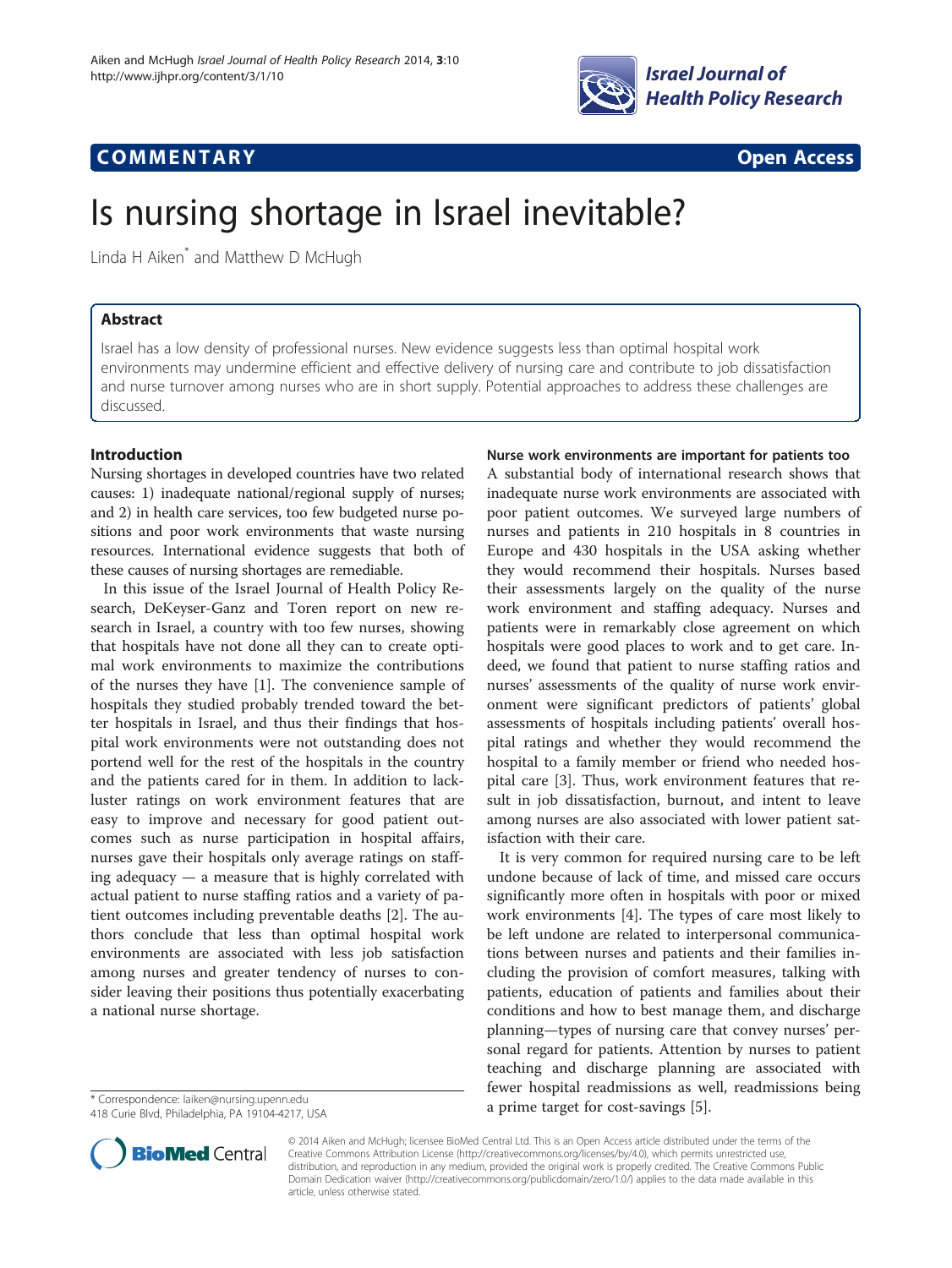In addition to patient satisfaction, inadequate nurse work environments in a variety of countries—Canada, China, Japan, New Zealand, South Korea, Thailand, and USA–have been found to be significantly associated with a range of less favorable quality of care outcomes including greater risk of mortality after surgery [\[2](#page-2-0)[,6,7](#page-3-0)].

One component of a good hospital nurse work environment, as discussed by DeKeyser-Ganz and Toren, is staffing adequacy. Achieving adequate and safe patient to nurse ratios in hospitals is challenging when the national supply of nurses is low, as in Israel, and with constraints on health care expenditures which is the case in all countries. However, the other 4 domains measured by the Practice Environment Scale of the Nursing Work Index—nurse participation in hospital affairs, administrative support for nursing, collaborative relations between doctors and nurses, and a priority on quality improvement—reflect managerial commitments to a culture in which nurses can be efficient, effective, and successful. Indeed, evidence suggests that investments in improving nurse staffing have their greatest positive effects on improving patient safety and quality outcomes in hospitals with good work environments, and that investments in improved staffing in hospitals with poor environments is not a high value investment [\[2](#page-2-0)]. Changing culture is hard work but it is not expensive in monetary terms. Thus, improving nurse work environments is a relatively low-cost lever with substantial promise of improving nurse retention and patient outcomes. From a comparative effectiveness perspective, it makes good clinical and business sense to improve nurse work environments.

In a rare longitudinal panel study of hospitals using the same measure of the nurse work environment used in Israel, researchers found substantially greater improvements in nurse satisfaction and reductions in burnout and intent to leave among nurses in hospitals that had implemented measureable changes in work environments between 1999 and 2006 than in hospitals where work environments had not improved [[8\]](#page-3-0). Additional longitudinal research is needed to confirm a causal linkage between improvements in hospital work environments and improved nurse and patient outcomes to give greater confidence to hospital administrators that investments in improved work environments are likely to provide value to the institution.

Research on hospitals that have achieved Magnet designation by the American Nurses Credentialing Center (ANCC), a voluntary program open to hospitals in all countries with the aim of creating excellent work environments, also suggests that hospital work environments can be improved with resulting positive workforce and

patient outcomes. Magnet hospitals have better nurse work environments and better nurse and patient outcomes, including lower mortality than matched hospitals [[9\]](#page-3-0). The ANCC Magnet program has developed a blue print to guide hospitals in improving their work environments, and there is evidence that all kinds of hospitals, large and small, can be successful in improving their work environments [[10\]](#page-3-0). In the USA, close to 10% of hospitals have achieved Magnet status, which has been accepted as a marker of a high performing institution by the business-led organization Leap Frog. While most Magnet hospitals are currently located in the USA, where the accreditation program began, an increasing number of countries can point to Magnet hospitals including regional neighbors Lebanon and Saudi Arabia. Whether or not hospitals elect to pursue Magnet status, the ANCC blueprint for Magnet and the substantial literature developed by Magnet hospitals are helpful guides for initiating work environment improvement.

## Is Israel's nursing shortage solvable?

The paper by DeKeyser-Ganz and Toren points to the need to improve work environments in Israeli hospitals in order to retain in clinical care roles the nurses the nation has. Related research in other countries shows improvements in nurse work environments hold promise for utilizing nurses more efficiently and effectively to achieve better outcomes for patients. Hospital nurses are overworked but underemployed in the sense that they spend much of their time working around operational failures that have persisted in hospitals for decades and require nurses to undertake tasks that do not require their unique expertise. Operations engineers estimate that nurses are interrupted in mid-task on average once an hour to solve problems of missing or broken equipment, missing drugs and supplies, wrong meals delivered, missing lab tests, and obtaining supplies like blood from departments that do not operate on a 24-hour basis [[11](#page-3-0)]. In no other industry where the stakes are so high would such systems failures be acceptable and common. Results like this underscore the need for nurses to be involved in hospital decision-making to get these problems solved. A country like Israel with too few nurses cannot afford to waste the time of those it does have.

Israel has 4.97 nurses per 1000 population while the average for the 40 Organisation for Economic Co-operation and Development (OECD) countries including Israel is 8.4 nurses per 1000. Israel was one of only two OECD countries to experience an average annual negative growth rate in nurses between 2000 and 2009. Also noteworthy, but not often mentioned in the context of the nursing shortage, Israel has a ratio of only 1.3 nurses to each doctor in comparison to the OECD average of 2.8 nurses per doctor, and the World Health Organization's recommended ratio of 3-4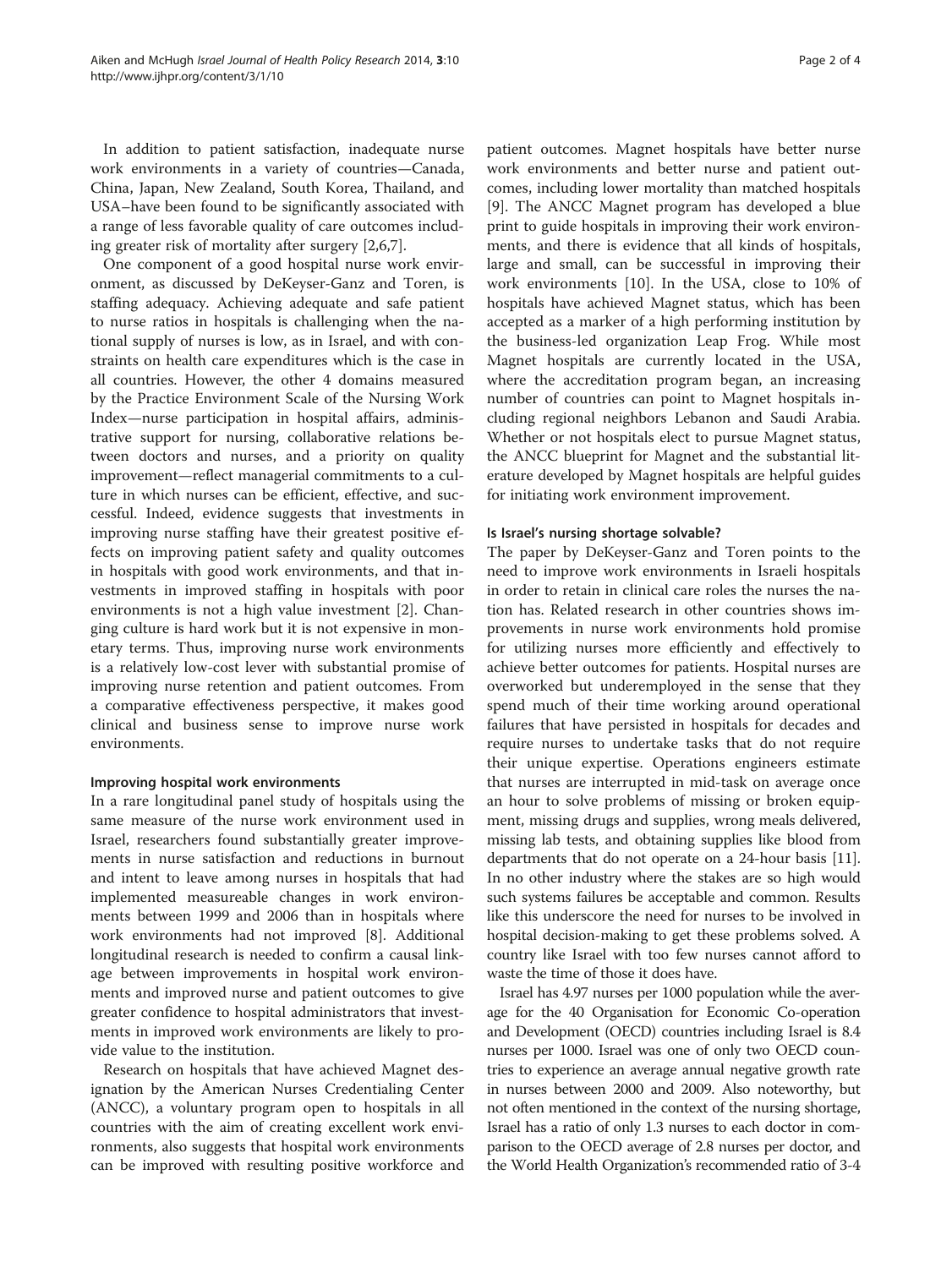<span id="page-2-0"></span>nurses per doctor in developed countries [\[12\]](#page-3-0). Israel is overproducing doctors relative to its supply of nurses, even though the physician to population ratio has been declining in Israel both in absolute terms and relative to the OECD average. While the roles of doctors and nurses overlap, and nurses have safely assumed some roles provided previously by doctors, there are few examples of qualified doctors providing needed nursing care; nor is this desirable since doctors and nurses have different education, knowledge, and expertise. Thus having an imbalance in the ratio of nurses to doctors is not useful in addressing nursing shortages, and may exacerbate the nurse shortage by diminishing the potential applicant pool for nursing. If there is a perceived shortage of primary care physicians, using the opportunity to expand opportunities for nurses might stimulate more interest in nursing as a career choice.

Prerequisites for having enough nurses include the availability of good jobs and professionally rewarding working conditions and career opportunities. DeKeyser-Ganz and Toren's research suggest that there are neither enough jobs for nurses in hospitals since workloads are high, nor professionally rewarding enough working conditions. Both of these limitations—not enough jobs and not good enough professional working conditions—need to be solved before enough Israelis will be interested in becoming nurses.

Other changes, more cultural in nature, are also needed as reflected in national interest in medicine as a career in Israel but not so much in nursing. The USA is a good example of how nursing can be transformed into a more attractive career choice with startling results. Nursing in the USA is now among the most popular career choices with over 30,000 qualified nurse applicants turned away from admission to nursing schools each year. Graduations from nursing schools have doubled over 20 years, and most nurses pay for their own education. Many nursing school applicants have university degrees in other fields, and are beginning new careers in nursing. The Gallup public opinion poll consistently shows that nurses rank highest in the public's trust among all occupations including doctors. The Institute of Medicine of the National Academy of Sciences recently called for nurses to have expanded roles in clinical care and leadership roles in redesigning and managing health care services. The shift in nurses' prospects in the USA came about as a result of national efforts to more accurately portray to the public through mass media the importance of nurses. Informing the public about nurses' contributions to their health and safety was helped by the establishment of the National Institute of Nursing Research within the National Institutes of Health that supported nursing outcomes research which has been published in leading interdisciplinary scientific journals and covered widely by the media.

The rise in nurses' prospects in the USA was helped by the impact of the economic downturn on job loss in other sectors of the economy and the steady rise in nurses' incomes to levels comparable to or exceeding comparable occupations like teaching. However, nursing's popularity will not likely decline as the economy improves since the public is now better informed about the need for sufficient numbers of nurses, as evident by more than half of the 50 states passing some form of legislation or regulation to ensure safe hospital nurse staffing. Also worth mentioning in the context of Israel's low nurse to doctor ratio, USA national workforce policy has constrained the growth of doctors because of concern about rapidly escalating healthcare expenditures. As a result, opportunities were created for nurses to successfully take on wider scope of practice and leadership in healthcare thus contributing to attractive career pathways for nurses and improved working conditions for all nurses.

Nursing is a profession that has traditionally offered substantial opportunities for social mobility, important for building a strong middle class. Investments in nursing also yield good value in terms of accessible, safe, effective, patient-centered health care, important to citizens in every country. Underinvestment in nursing is not in the public's interest.

The authors declare that they have no competing interests.

### Authors' information

Linda H Aiken is the Claire M Fagin Leadership Professor of Nursing, Professor of Sociology, and Director of the Center for Health Outcomes and Policy Research, University of Pennsylvania School of Nursing in Philadelphia, Pennsylvania, USA. Matthew D McHugh is the Rosemarie Greco Term Endowed Associate Professor in Advocacy and Associate Director of the Center for Health Outcomes and Policy Research, School of Nursing, University of Pennsylvania.

DeKeyser-Ganz F and Torren O: Israeli nurse practice environment characteristics, retention, and job satisfaction. Isr J of Health Policy Res 2013,3:5.

### Received: 3 March 2014 Accepted: 6 March 2014 Published: 25 March 2014

- 1. DeKeyser-Ganz F, Torren O: Israeli nurse practice environment characteristics, retention, and job satisfaction. Isr J Health Pol Res 2013, 3:5.
- 2. Aiken LH, Cimiotti J, Sloane DM, Smith HL, Flynn L, Neff DF: The effects of nurse staffing and nurse education on patient deaths in hospitals with different nurse work environments. Med Care 2011, 49:1047–1053.
- 3. Aiken LH, Sermeus W, Van den Heede K, Sloane DM, Busse R, McKee M, Bruyneel L, Rafferty AM, Griffiths P, Moreno-Casbas MT, Tishelman C, Scott A, Brzostek T, Kinnunen J, Schwendimann R, Heinen M, Zikos D, Strømseng Sjetne I, Smith HL, Kutney-Lee A: Patient safety, satisfaction, and quality of hospital care: cross-sectional surveys of nurses and patients in 12 countries in Europe and the United States. BMJ 2012, 344:e1717. doi:10.1136/bmj.e1717.
- 4. Ausserhofer D, Zander B, Busse R, Schubert M, De Geest S, Rafferty AM, Ball J, Scott A, Kinnunen J, Heinen M, Strømseng Sjetne I, Moreno-Casbas T, Kózka M, Lindqvist R, Diomidous M, Bruyneel L, Sermeus W, Aiken LH, Schwendimann R, on behalf of the RN4CAST consortium: Prevalence,